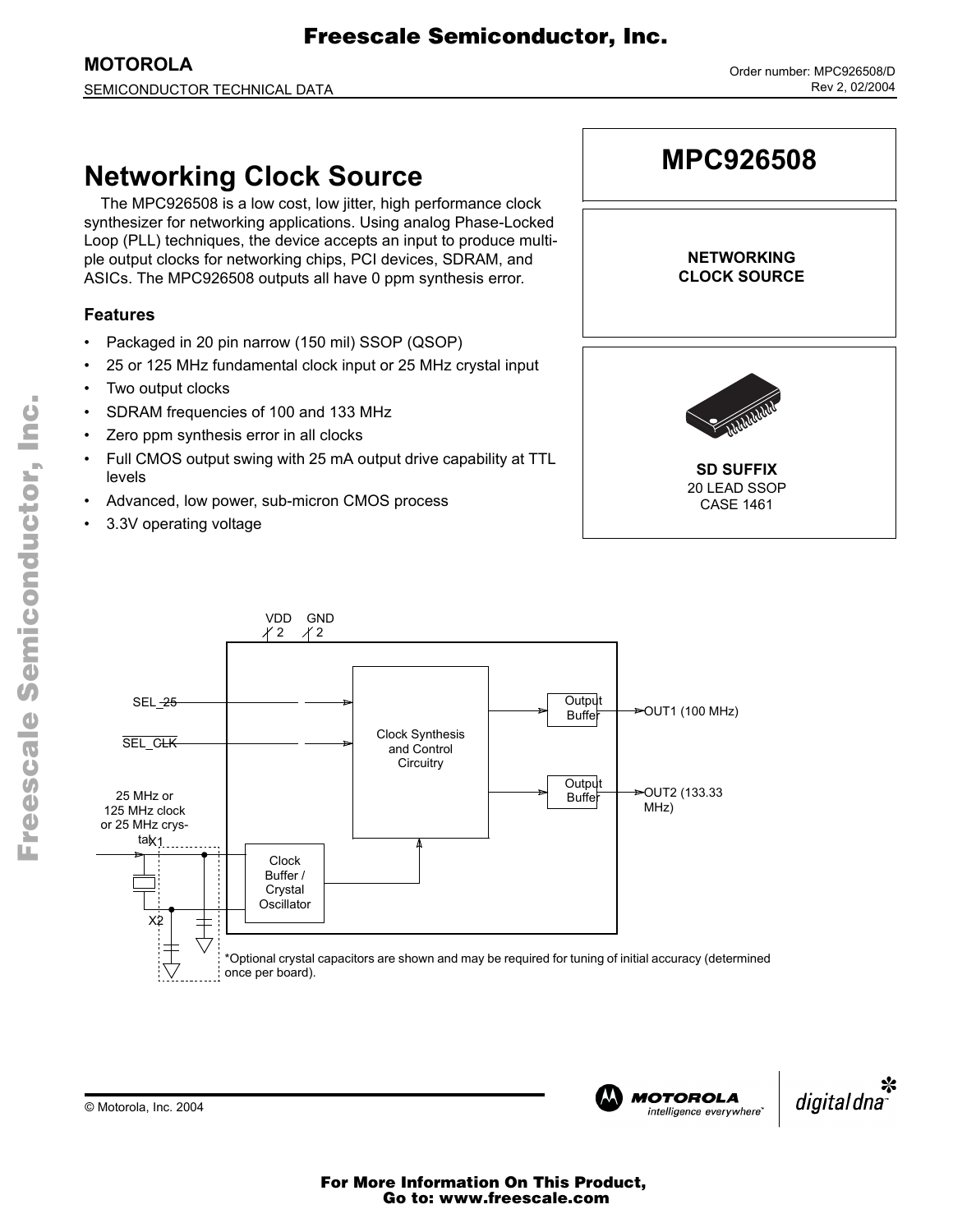

#### **Table 1. Function table**



#### **Table 2. Pin Description**

| <b>Number</b>  | <b>Name</b>           | <b>Type</b>              | <b>Description</b>                                                               |  |  |  |
|----------------|-----------------------|--------------------------|----------------------------------------------------------------------------------|--|--|--|
| 1              | X <sub>2</sub>        | XO                       | Crystal connection. Connect to a crystal or leave unconnected for a clock input. |  |  |  |
| $\overline{2}$ | N <sub>C</sub>        |                          | Not Connected                                                                    |  |  |  |
| 3              | X1/ICLK               | XI                       | Crystal connection. Connect to a fundamental crystal or clock input.             |  |  |  |
| 4              | <b>VDD</b>            | P                        | Connect to +3.3 V. Must be same as other VDD.                                    |  |  |  |
| 5              | <b>NC</b>             |                          | Not Connected                                                                    |  |  |  |
| 6              | <b>GND</b>            | P                        | Connect to ground.                                                               |  |  |  |
| $\overline{7}$ | <b>NC</b>             | $\overline{a}$           | Not Connected                                                                    |  |  |  |
| 8              | <b>NC</b>             | $\overline{\phantom{a}}$ | Not Connected                                                                    |  |  |  |
| 9              | <b>NC</b>             | $\overline{\phantom{a}}$ | Not Connected                                                                    |  |  |  |
| 10             | OUT1 (133.33 MHz)     | O                        | 133.33 MHz Output                                                                |  |  |  |
| 11             | <b>SEL_25</b>         |                          | REF_CLK or XTAL Input Selection.                                                 |  |  |  |
| 12             | <b>NC</b>             |                          | Not Connected                                                                    |  |  |  |
| 13             | <b>NC</b>             | $\overline{a}$           | Not Connected                                                                    |  |  |  |
| 14             | <b>GND</b>            | P                        | Connect to ground.                                                               |  |  |  |
| 15             | <b>NC</b>             |                          | Not Connected                                                                    |  |  |  |
| 16             | <b>VDD</b>            | P                        | Connect to +3.3 V. Must be same as other VDD.                                    |  |  |  |
| 17             | <b>OUT2 (100 MHz)</b> | $\Omega$                 | 100 MHz Output                                                                   |  |  |  |
| 18             | <b>NC</b>             | $\overline{a}$           | Not Connected                                                                    |  |  |  |
| 19             | SEL_CLK               |                          | 25 or 125 MHz REF_CLK Selection.                                                 |  |  |  |
| 20             | <b>NC</b>             |                          | Not Connected                                                                    |  |  |  |

Key: XI,  $XO =$  crystal connections; I = Input with internal pull-up resistor;  $O =$  Output; P = power supply connection.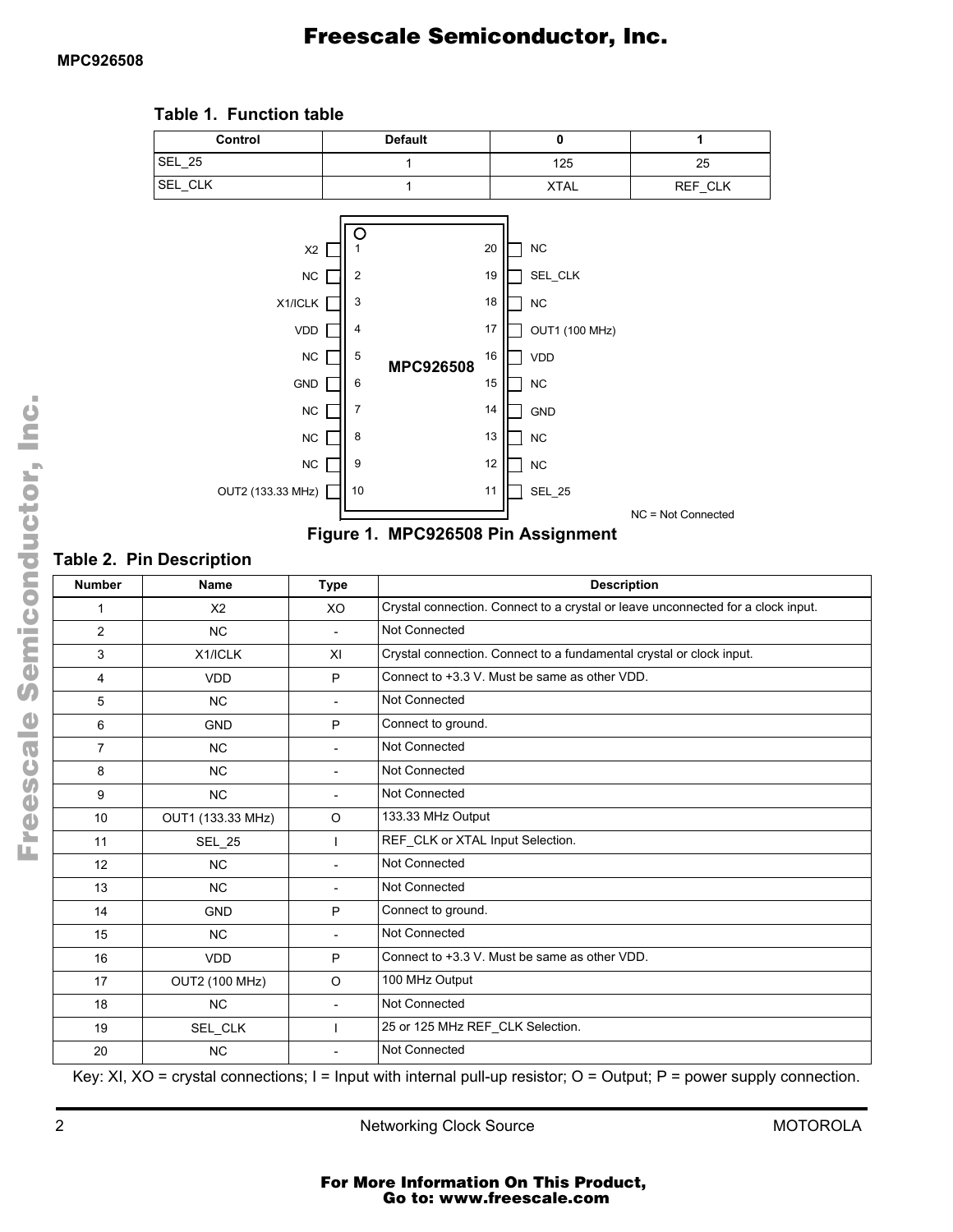#### **Table 3. ABSOLUTE MAXIMUM RATINGS<sup>a</sup>**

| Symbol            | <b>Characteristics</b>                   | Min    | <b>Typ</b> | Max            | Unit        | <b>Condition</b>  |
|-------------------|------------------------------------------|--------|------------|----------------|-------------|-------------------|
| V <sub>DD</sub>   | Supply Voltage                           |        |            | 3.9            | V           | Referenced to GND |
|                   | Inputs and Clock Outputs                 | $-0.5$ |            | $V_{DD}$ + 0.5 | v           | Referenced to GND |
| $T_A$             | <b>Ambient Operating Temperature</b>     | 0      |            | 70             | $^{\circ}C$ |                   |
| $T_A$             | Ambient Operating Temperature, I version | $-40$  |            | 85             | $^{\circ}C$ | Industrial temp   |
| $\sf r_{\sf SOL}$ | Soldering Temperature                    |        |            | 260            | $^{\circ}C$ | Max of 20 seconds |
| $T_{\rm S}$       | Storage Temperature                      | -65    |            | 150            | $^{\circ}C$ |                   |

a. Absolute maximum continuous ratings are those maximum values beyond which damage to the device may occur. Exposure to these conditions or conditions beyond those indicated may adversely affect device reliability. Functional operation at absolute-maximum-rated conditions is not implied.

**Table 4. DC CHARACTERISTICS** ( $V_{DD}$  = 3.3V  $\pm$  10%, T<sub>A</sub> = -40°C to 85°C)

| Symbol          | <b>Characteristics</b>          | Min            | <b>Typ</b> | Max       | Unit      | <b>Condition</b> |
|-----------------|---------------------------------|----------------|------------|-----------|-----------|------------------|
| $V_{\text{IH}}$ | Input High VoltageX1 pin only   | $VDD/2+1$      | $V_{DD}/2$ |           | V         |                  |
|                 | all I type inputs               | 2              |            |           | $\vee$    |                  |
| $V_{IL}$        | Input Low VoltageX1 pin only    |                | $V_{DD}/2$ | $VDD/2-1$ | $\vee$    |                  |
|                 | all I type inputs               |                |            | 0.8       | $\vee$    |                  |
| $V_{OH}$        | Output High Voltage             | 2.4            |            |           | V         | $IOH=-25 mA$     |
| $V_{OL}$        | Output Low Voltage              |                |            | 0.4       | $\vee$    | $IOL = 25 mA$    |
| $V_{OH}$        | Output High Voltage, CMOS level | $V_{DD} - 0.4$ |            |           | $\vee$    | $IOH=-8 mA$      |
| $I_{DD}$        | <b>Operating Supply Current</b> |                | 35         |           | mA        | No Load          |
|                 | <b>Short Circuit Current</b>    |                | 90         |           | mA        | Each Output      |
|                 | Internal Pull-Up Resistor       |                | 200        |           | $k\Omega$ | SEL 25, SEL CLK  |

#### **Table 5. AC CHARACTERISTICS** ( $V_{DD}$  = 3.3V  $\pm$  10%, T<sub>A</sub> = -40°C to 85°C)

| Symbol               | <b>Characteristics</b>        | Min | <b>Typ</b> | Max | <b>Unit</b> | <b>Condition</b>          |
|----------------------|-------------------------------|-----|------------|-----|-------------|---------------------------|
| $f_{REF}$            | Input Frequency               | 12  | 25         | 27  | <b>MHz</b>  | <b>Crystal Oscillator</b> |
| $f_{REF}$            | Input Frequency               |     | 125        |     | <b>MHz</b>  | <b>External Input</b>     |
| $t_{r}$              | <b>Output Clock Rise Time</b> |     |            |     | ns          | 0.8 to 2.0V               |
| $t_{\rm f}$          | Output Clock Fall Time        |     |            |     | ns          | 2.0 to 0.8V               |
| DC <sub>O</sub>      | Output Clock Duty Cycle       | 40  | 50         | 60  | $\%$        | At $V_{DD}/2$             |
|                      | <b>Frequency Error</b>        |     |            | 0   | ppm         | All clocks                |
| $t_{\text{JIT(CC)}}$ | Jitter (Cycle-to-Cycle)       |     | 300        |     | ps          | Variation from mean       |

F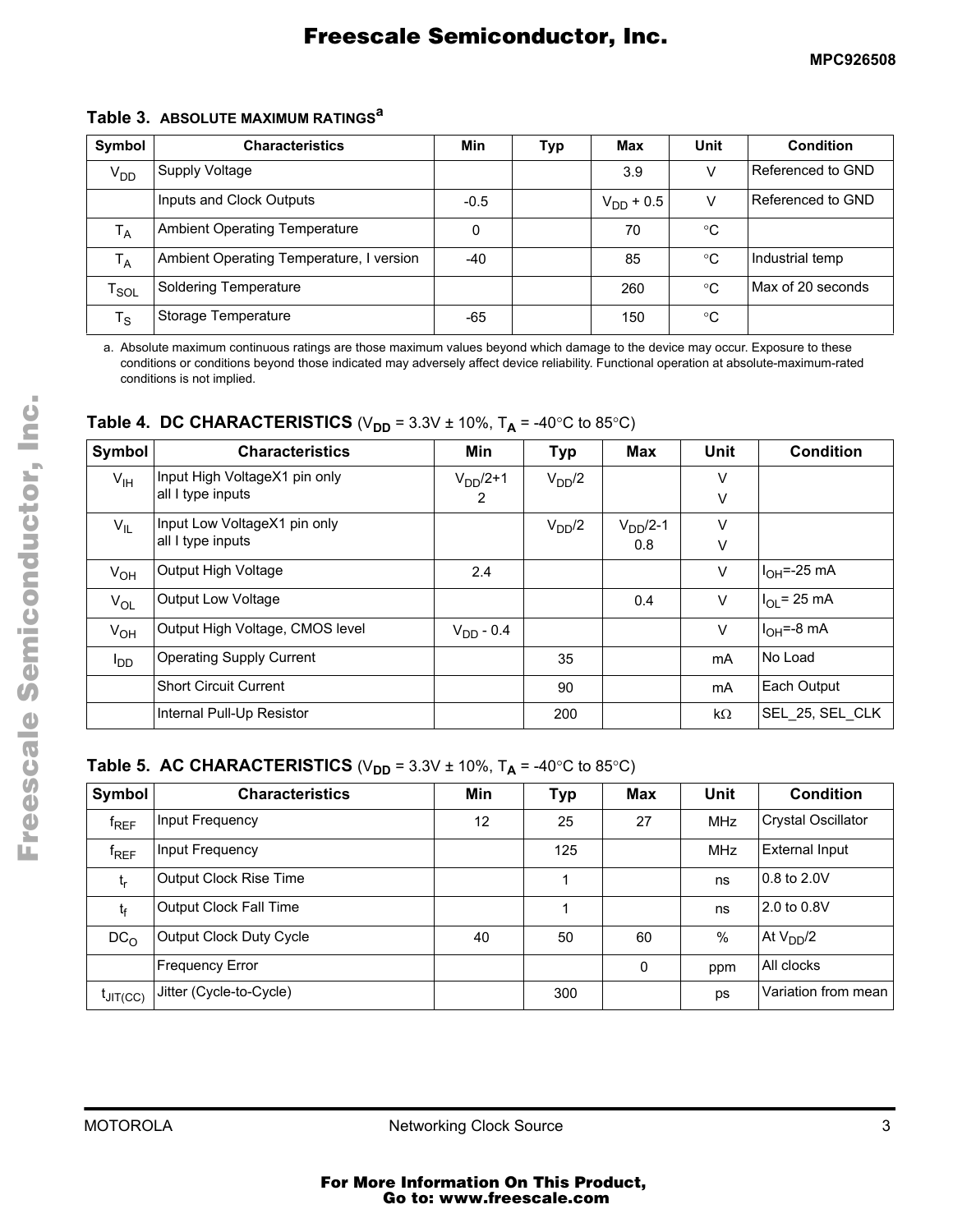### **APPLICATIONS INFORMATION**

#### **External Components**

The MPC926508 requires a minimum number of external components for proper operation. Decoupling capacitors of  $0.01\mu$ F should be connected between each VDD and GND (pins 4 and 6, pins 16 and 14), as close to the MPC926508 as possible. A series termination resistor of 33  $\Omega$  may be used for each clock output. The crystal must be connected as close to the chip as possible. The crystal should be a fundamental mode (do not use third overtone), parallel resonant. Crystal capacitors should be connected from pins X1 to ground and X2 to ground to optimize the initial accuracy. The value of these capacitors is given by the following equation, where  $C_L$  is the crystal load capacitance: Crystal caps (pF) =  $(C_L-6)$  x 2. So for a crystal with 16 pF load capacitance, two 20 pF caps should be used.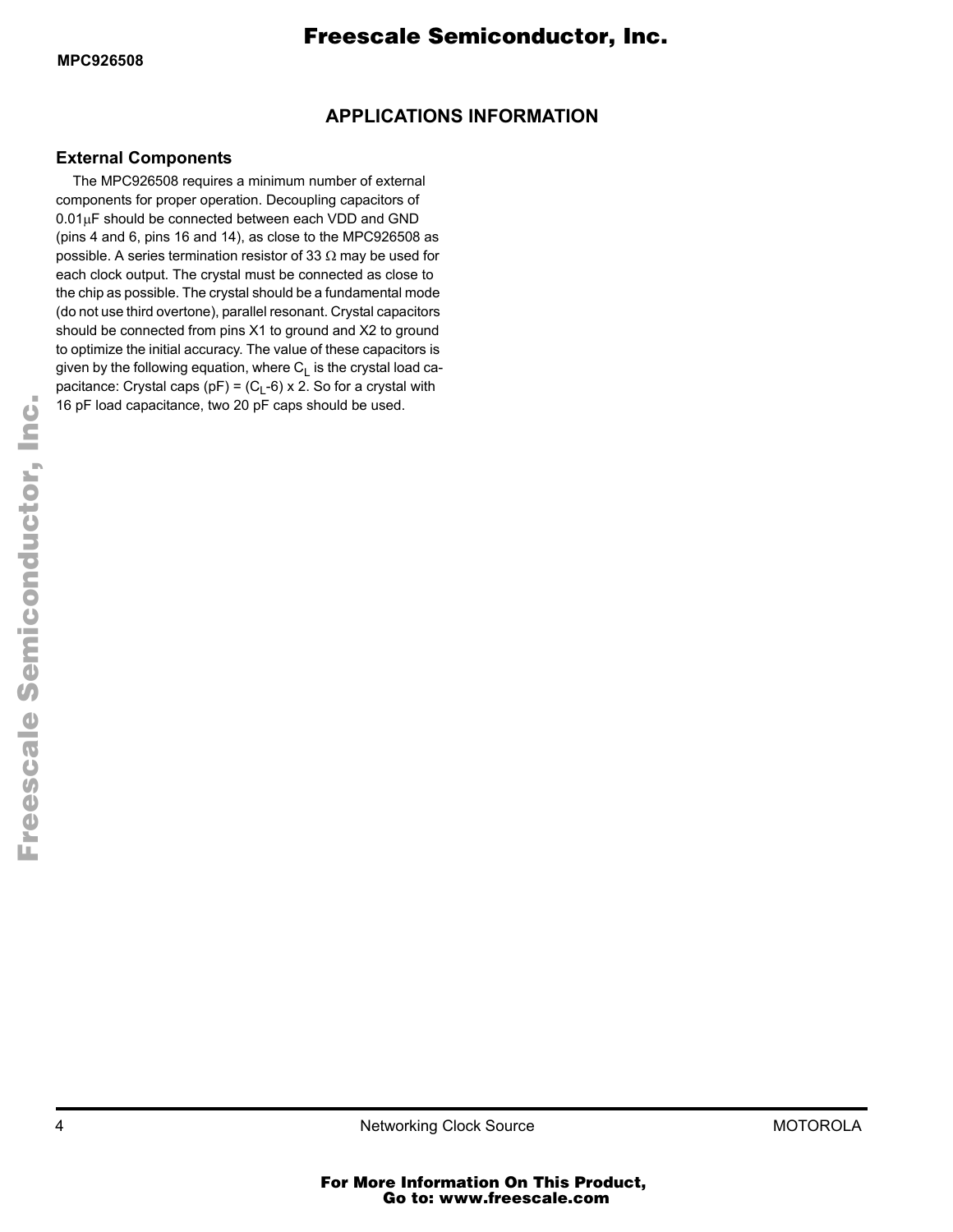**MPC926508**

#### **PACKAGE DIMENSIONS**

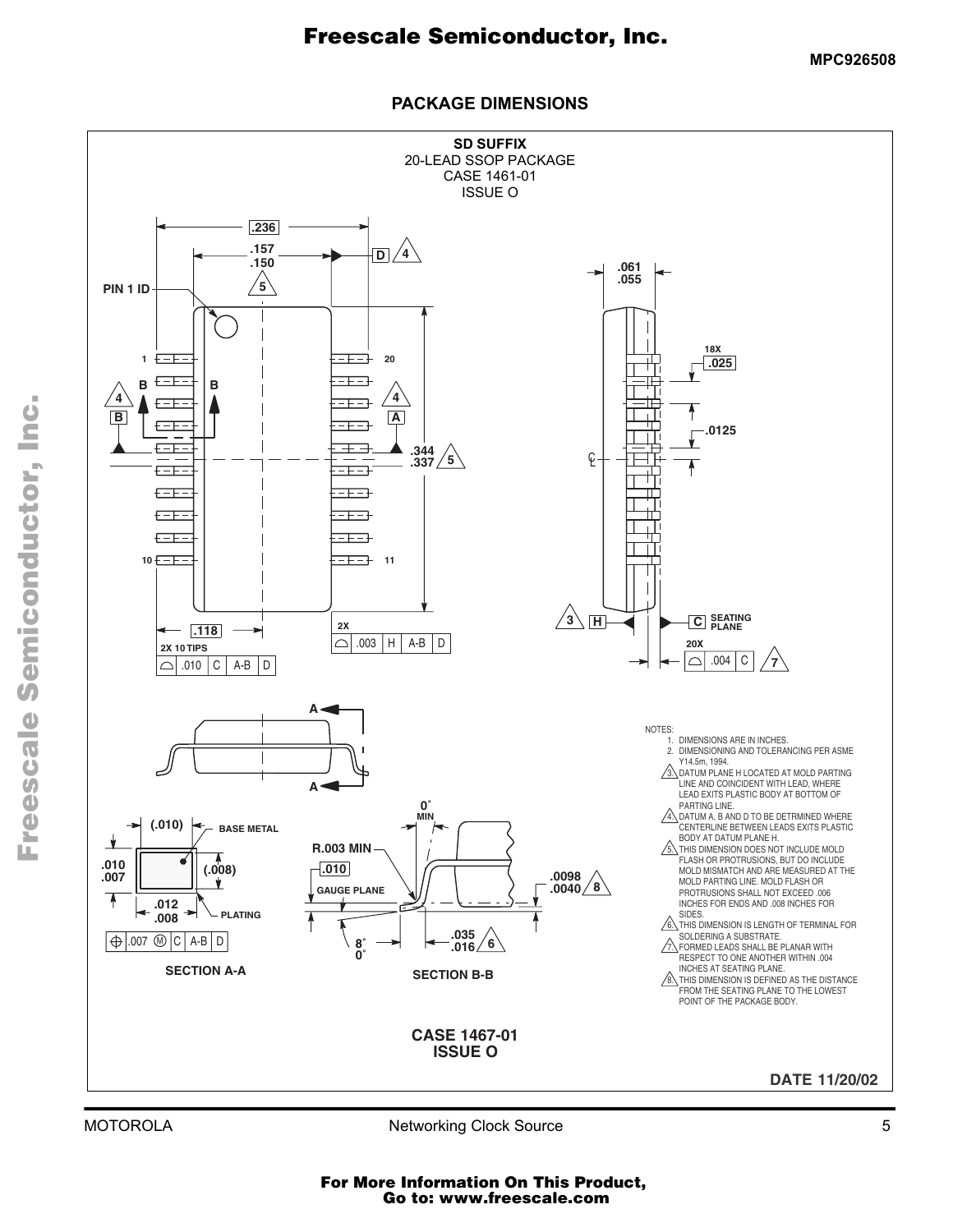### Freescale Semiconductor, Inc.

**NOTES**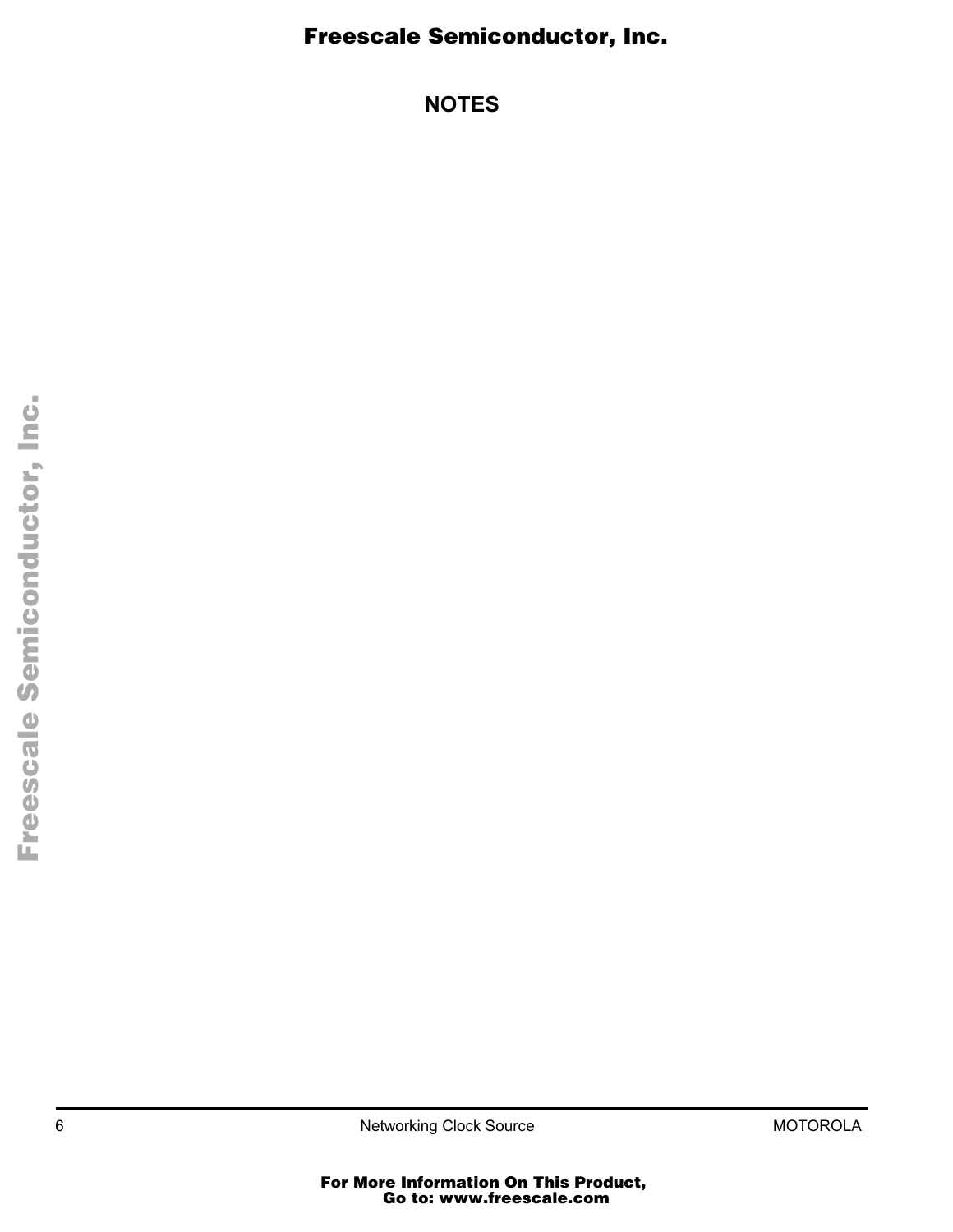### Freescale Semiconductor, Inc.

**NOTES**